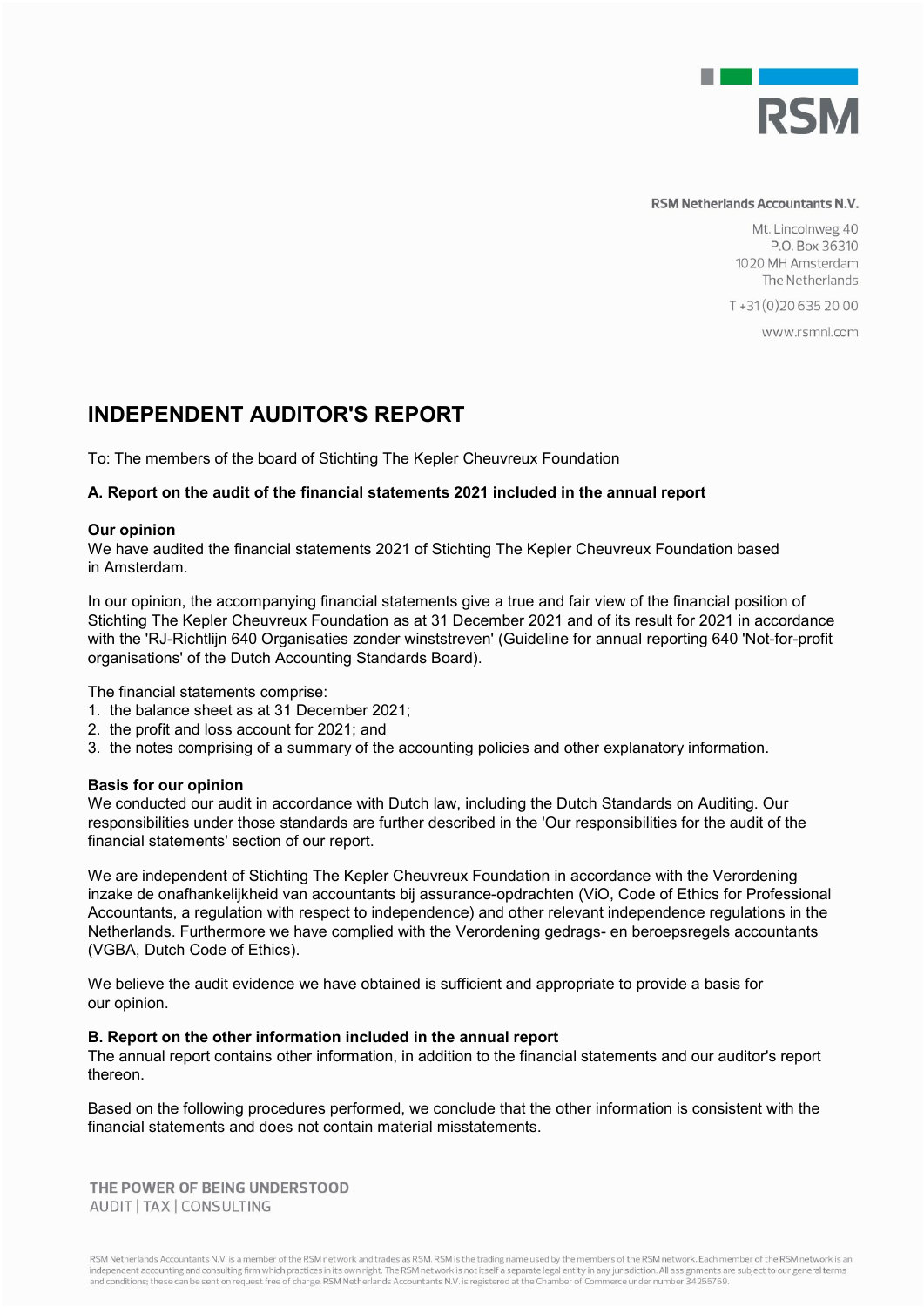

We have read the other information. Based on our knowledge and understanding obtained through our audit of the financial statements or otherwise, we have considered whether the other information contains material misstatements.

By performing these procedures, we comply with the requirements of the Dutch Standard 720. The scope of the procedures performed is substantially less than the scope of those performed in our audit of the financial statements.

## **C. Description of responsibilities regarding the financial statements**

## **Responsibilities of members of the board for the financial statements**

Members of the board are responsible for the preparation and fair presentation of the financial statements in accordance with the 'RJ-Richtlijn 640 Organisaties zonder winststreven' (Guideline for annual reporting 640 'Not-for-profit organisations' of the Dutch Accounting Standards Board). Furthermore, members of the board are responsible for such internal control as members of the board determine is necessary to enable the preparation of the financial statements that are free from material misstatement, whether due to fraud or error.

As part of the preparation of the financial statements, members of the board are responsible for assessing the foundation's ability to continue as a going concern. Based on the financial reporting framework mentioned, members of the board should prepare the financial statements using the going concern basis of accounting, unless members of the board either intend to liquidate the foundation or to cease operations, or has no realistic alternative but to do so.

Members of the board should disclose events and circumstances that may cast significant doubt on the foundation's ability to continue as a going concern in the financial statements.

## **Our responsibilities for the audit of the financial statements**

Our objective is to plan and perform the audit engagement in a manner that allows us to obtain sufficient and appropriate audit evidence for our opinion.

Our audit has been performed with a high, but not absolute, level of assurance, which means we may not detect all material errors and fraud during our audit.

Misstatements can arise from fraud or error and are considered material if, individually or in the aggregate, they could reasonably be expected to influence the economic decisions of users taken on the basis of these financial statements. The materiality affects the nature, timing and extent of our audit procedures and the evaluation of the effect of identified misstatements on our opinion.

We have exercised professional judgement and have maintained professional scepticism throughout the audit, in accordance with Dutch Standards on Auditing, ethical requirements and independence requirements. Our audit included among others:

- identifying and assessing the risks of material misstatement of the financial statements, whether due to fraud or error, designing and performing audit procedures responsive to those risks, and obtaining audit evidence that is sufficient and appropriate to provide a basis for our opinion. The risk of not detecting a material misstatement resulting from fraud is higher than for one resulting from error, as fraud may involve collusion, forgery, intentional omissions, misrepresentations, or the override of internal control;
- obtaining an understanding of internal control relevant to the audit in order to design audit procedures that are appropriate in the circumstances, but not for the purpose of expressing an opinion on the effectiveness of the entity's internal control;
- evaluating the appropriateness of accounting policies used and the reasonableness of accounting estimates and related disclosures made by the members of the board;